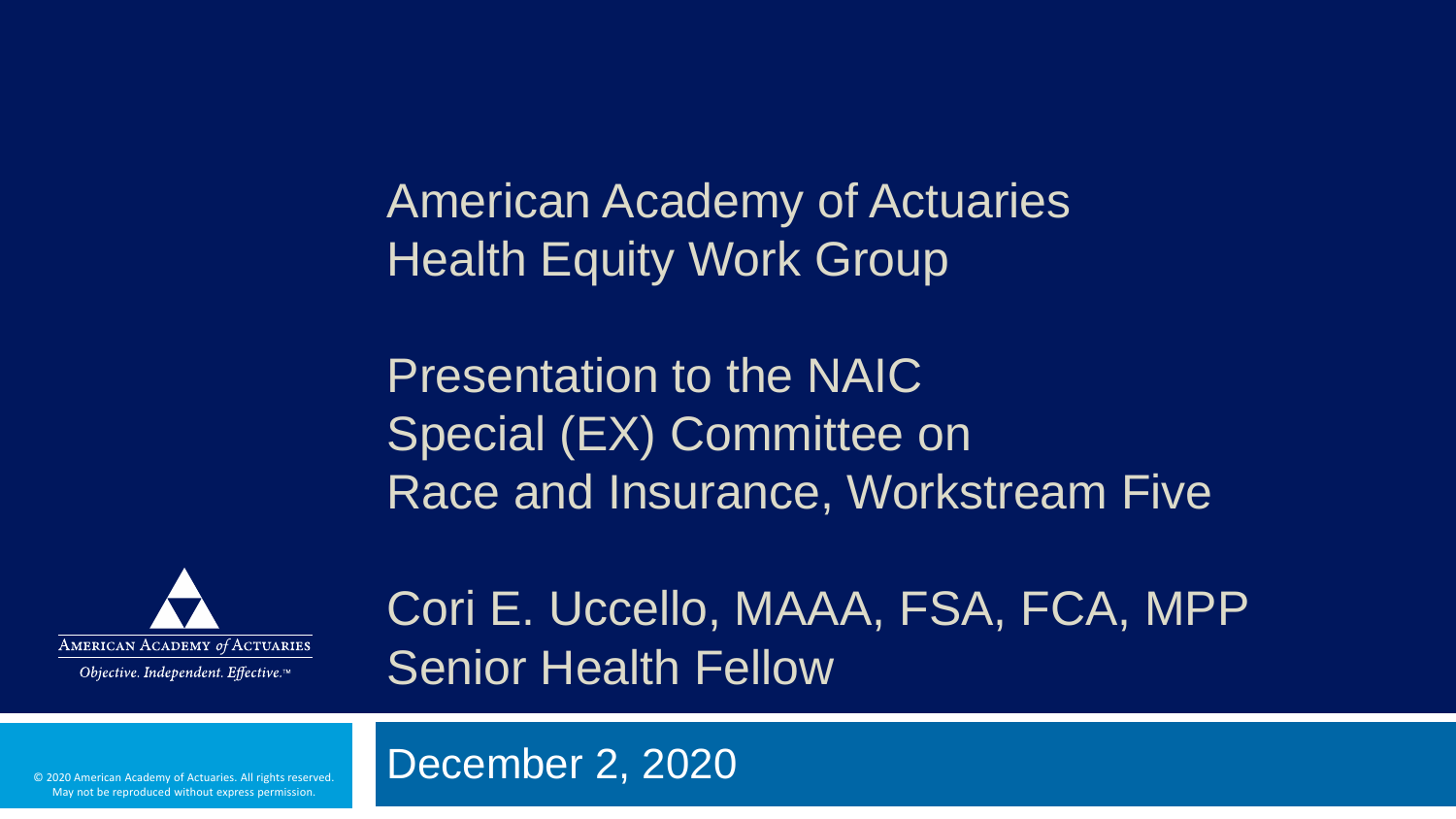## **Academy Health Equity Work Group Charge**

- $\Box$  Evaluate actuarial practices in the context of health equity
	- **If all identify and monitor actuarial data sources and methodologies that may** contribute to health disparities
	- **E** Assess the extent to which actuarial practices contribute to health disparities
	- **EXPLOTE OPTIONS FOR ADDETER IS EXPLOTE OPTIONS EXPLOTE:** CONTERCT **DETER EXPLOTE IS EXPLOTED FOR A FIGURE**
	- Identify areas in which actuarial methods can contribute to improving health equity
- □ Educate actuaries and other stakeholders on health equity issues
- $\Box$  Apply an equity lens when considering the impact of current or proposed health care policies

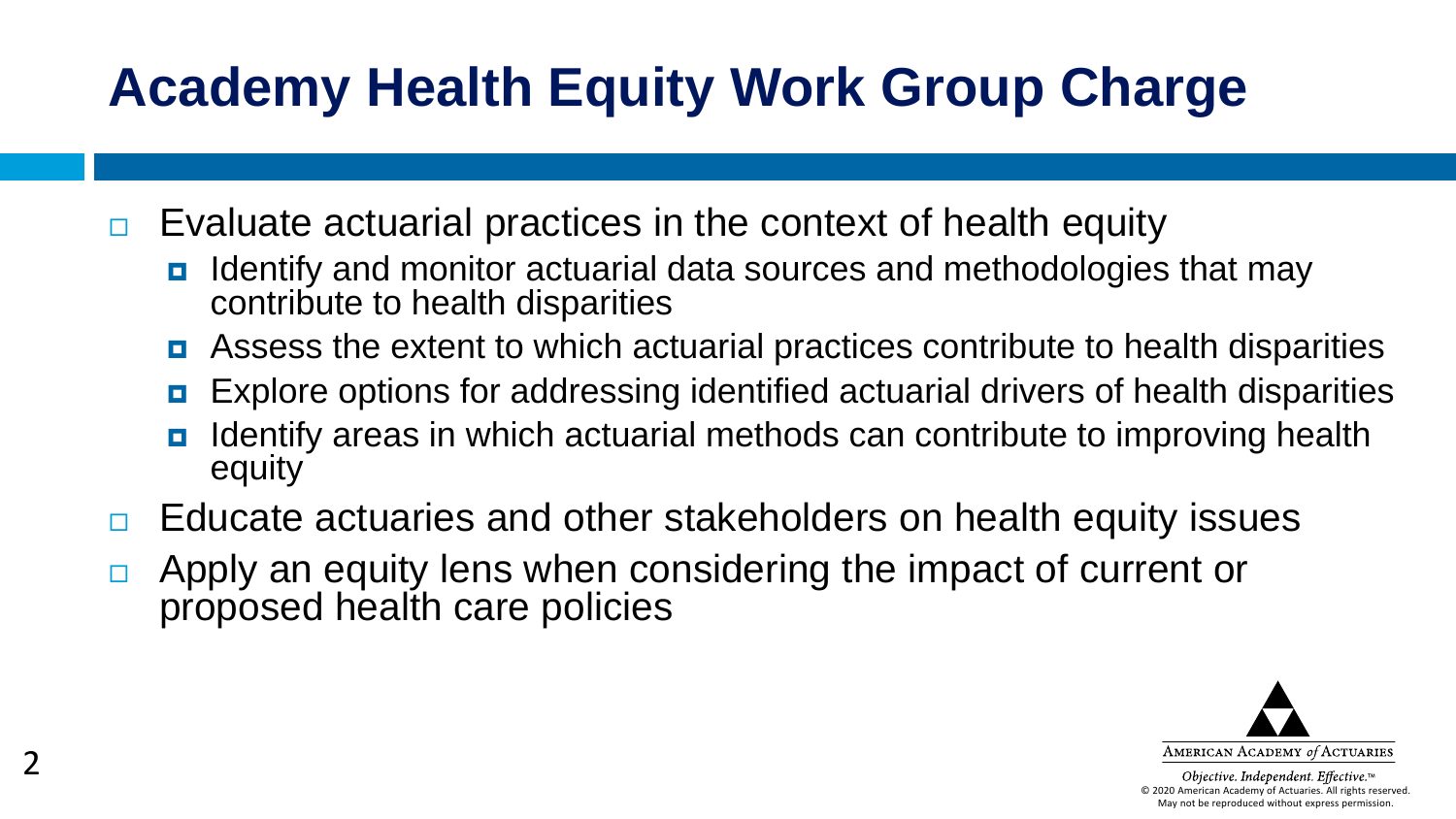#### **Initial Phase—Identify and monitor actuarial data sources and methods that may affect health disparities**

- $\Box$  Are there actuarial methodologies or modeling techniques that perpetuate disparities?
- $\Box$  Are there actuarial methodologies that reduce disparities?
- $\Box$  If the data needed to measure a specific variable are not available, is a proxy appropriate? What should an actuary consider when using such a proxy? Does the data used measure the intended items?
- $\Box$  Does the use of historical data embed disparities in projections?
- □ Are assumptions appropriately determined and applied?
- $\Box$  What sorts of analyses should be performed to explicitly identify inequities?

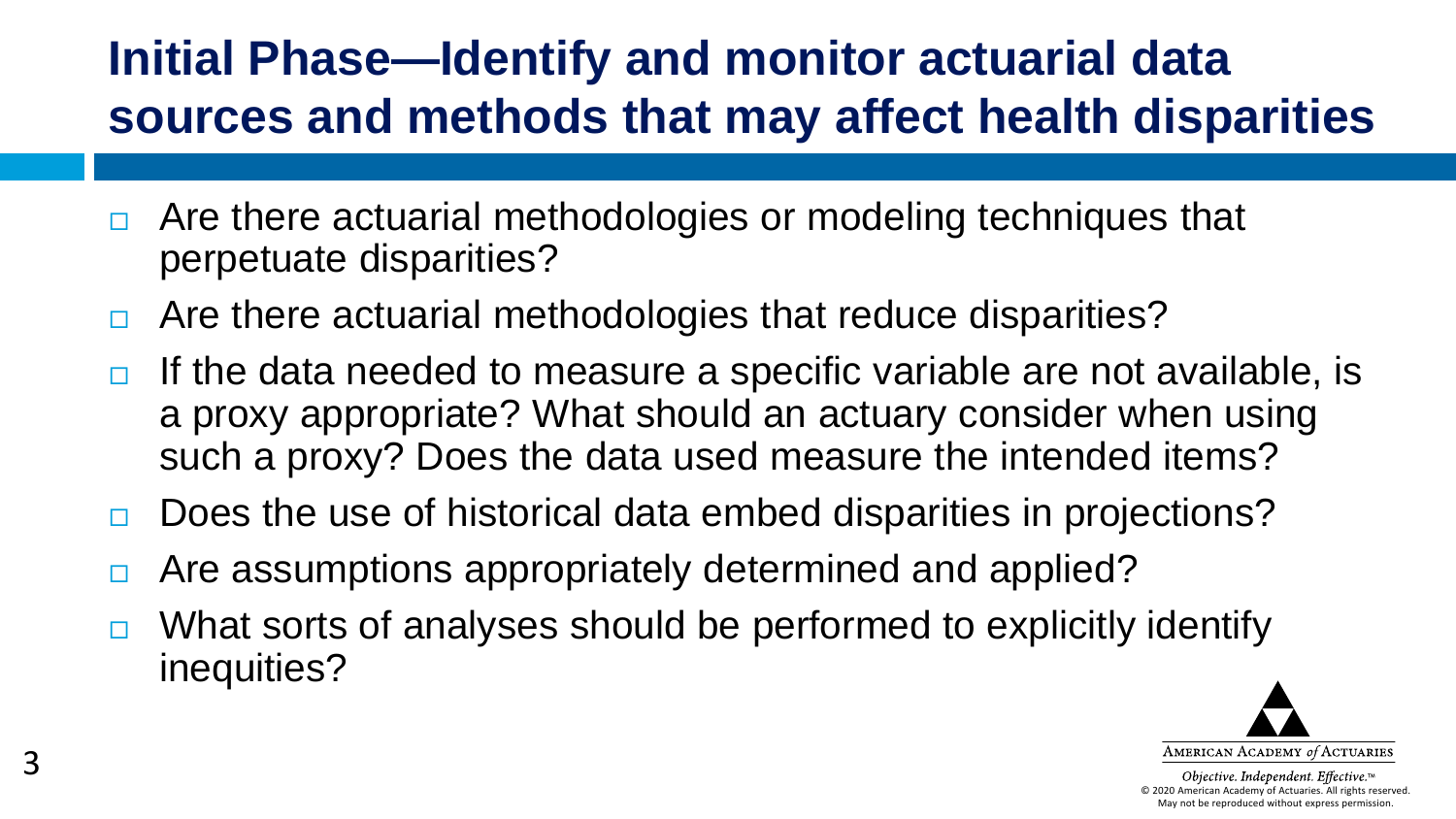## **Initial phase—Specific areas of exploration**

- □ Benefit design
- □ Provider contracting/network development
- □ Pricing

4

- **Population health**
- $\Box$  Likely areas of overlap
	- **<u>n</u>** Use of historical data
	- **Risk adjustment / risk stratification**

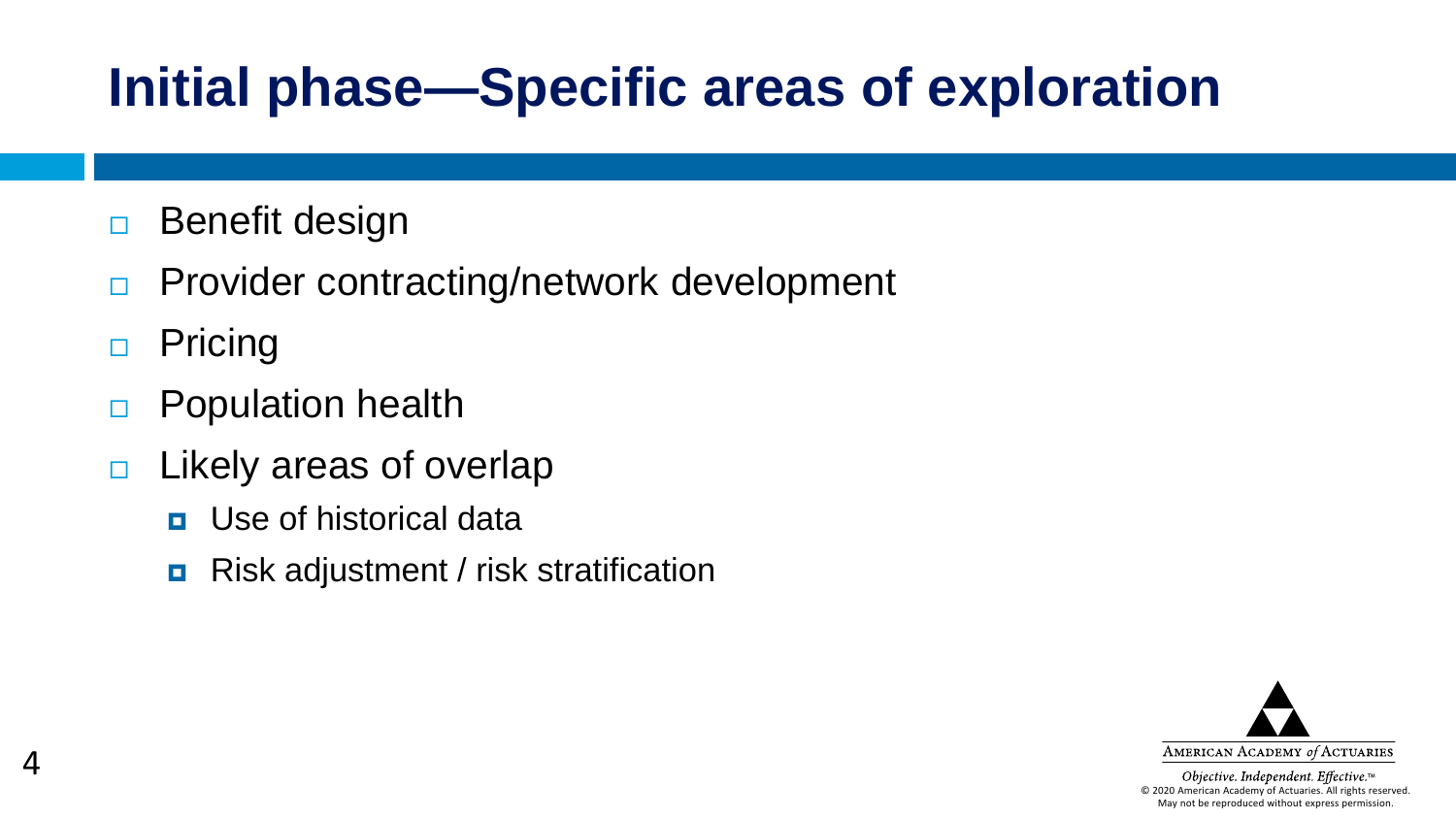#### **Initial phase—Develop list of questions and topics to explore further**

- □ Publish list in first quarter of 2021
- $\Box$  Comprehensive list will be starting point for further analysis
	- Inclusion on list will not imply pre-determination that item leads to increased disparities
	- **E** After further analysis, we may conclude that particular practices contribute to inequities, others improve health equity, and others have no impact
- $\Box$  We will explore options to address:
	- Identified actuarial drivers of disparities
	- **D** Nonactuarial drivers that might be addressed through actuarial methods

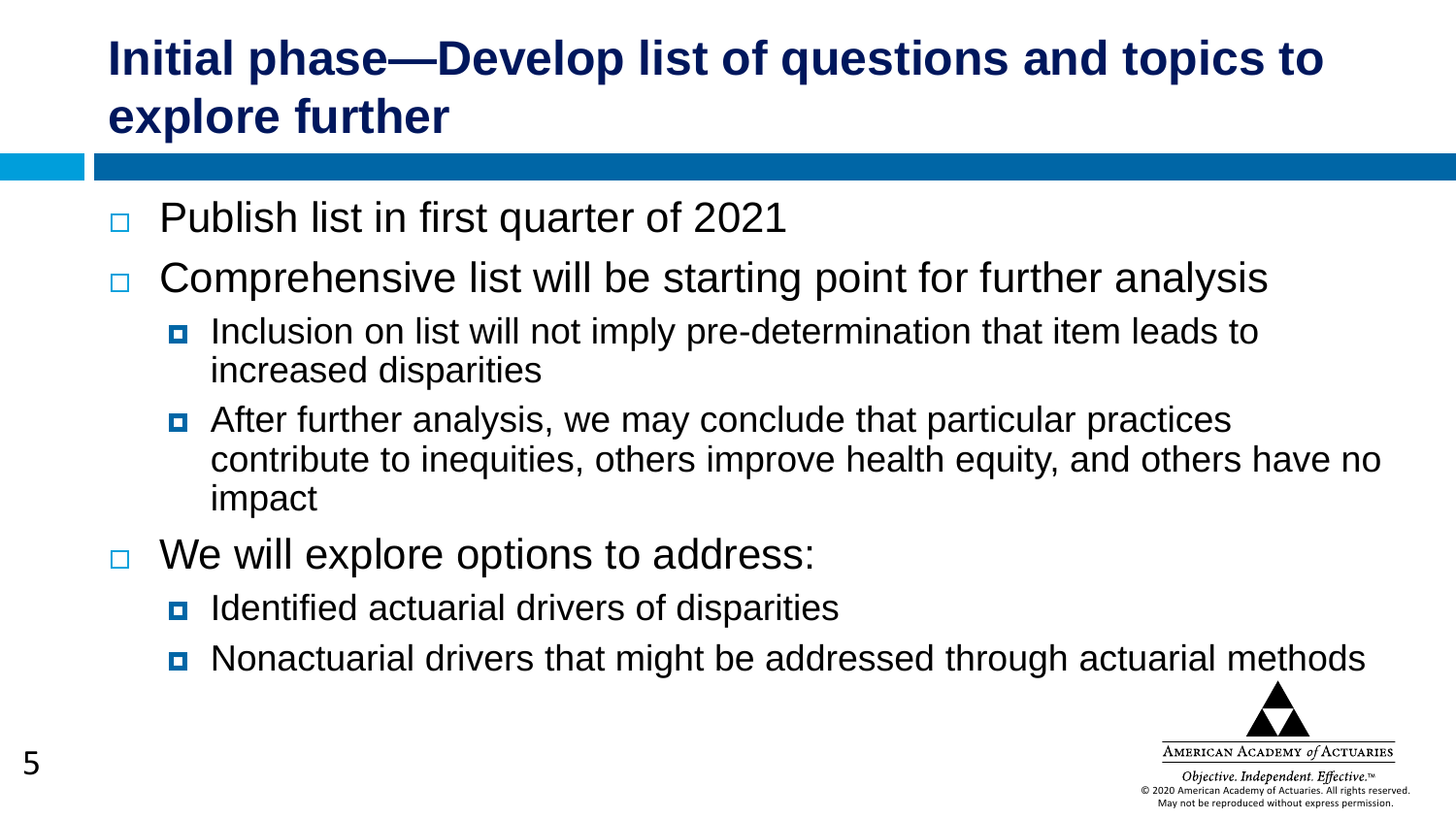## **Shared goals and opportunities to coordinate**

- $\Box$  The goals of the NAIC and the Academy's Health Equity Work Group are aligned
- □ The Health Equity Work Group can provide frequent updates regarding our process and findings
- $\Box$  Potential to coordinate with NAIC on specific solutions to ensure that regulation of insurance industry is consistent with goals of health equity